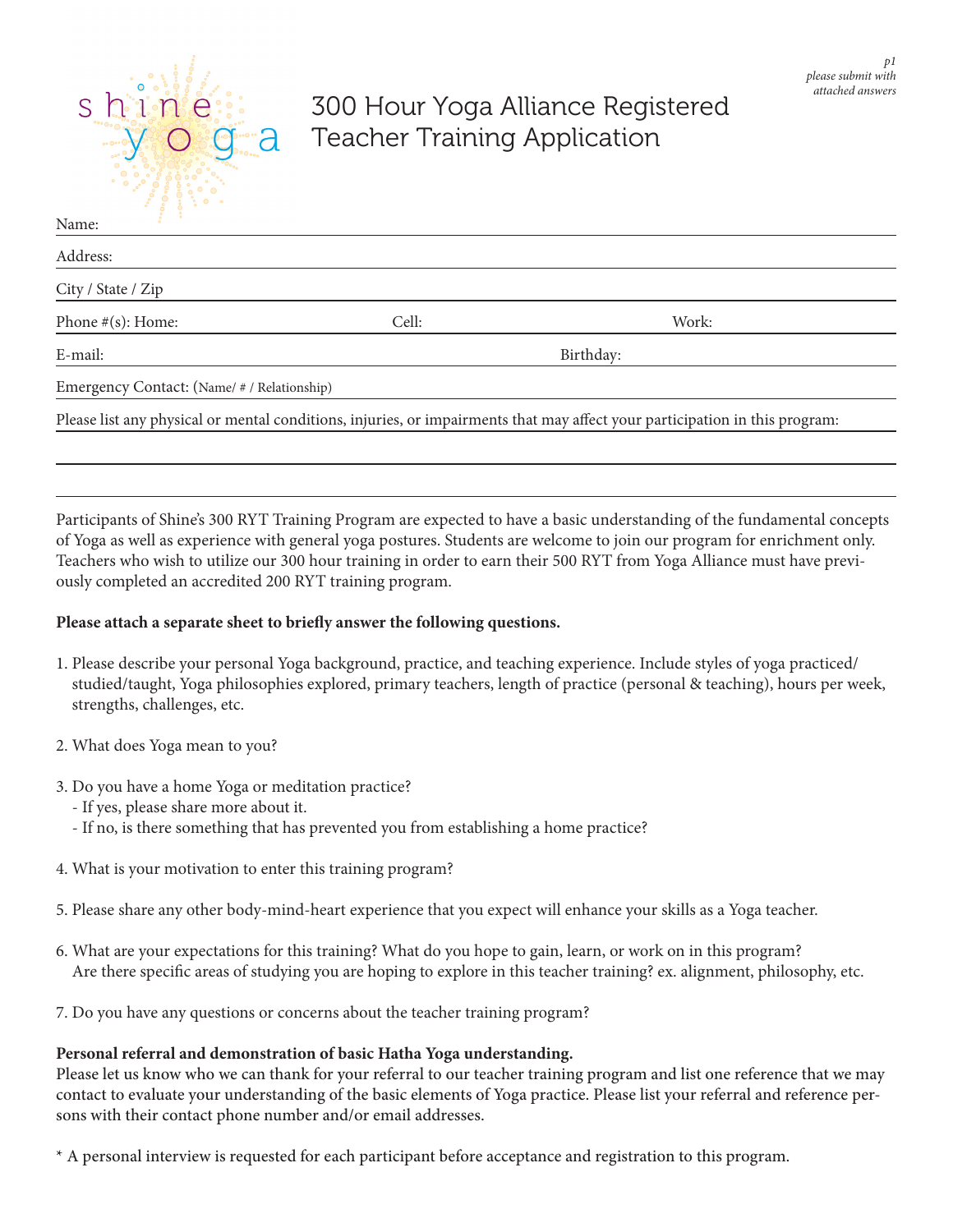

# 300 Hour Yoga Alliance Registered Teacher Training Schedule & Pricing Options

#### **PRICING AND REGISTRATION**

\*Applicants must complete the teacher training application, participate in a short interview with a Shine YTT instructor, and demonstrate a basic understanding of the core postures and principles of Hatha Yoga before being accepted into this teacher training program. A \$350 non-refundable deposit is due on approval to hold your spot in the program.

## **Pricing Options:**

*• Early Bird* - \$3650

(\$350\* deposit due upon acceptance + \$3300 due by Oct. 1st) *• Pay in full at program start* - \$4000

- *Pay as you go program: \$4200*
- 12 payments of \$350 Due on the first of the month.
- \*Deposit and Monthly payments are non-refundable. See refund policy on page 3.

We know first hand the finanancial challenges that can come with being a yoga teacher. We also value fair wage for service. We've worked to keep the price as affordable as possible for ALL students. At this time we do not have work/trade opportunities available at Shine. Your program price includes: the training course and basic materials, 5 ADDITIONAL classes per month at Shine Yoga Center ,and all basic electives with guest teachers. There may be ADDITIONAL electives offered throughout the year for those who are interested. Students will receive a Shine Yoga Teacher Training Manual but are responsible for acquiring items on our required reading list as well as journaling materials to record your journey.

#### **Schedule Notes:**

Yoga Alliance requires 270 contact hours and 30 non-contact hours for the 300/500 ryt designations. This course consists of 15 weekend sessions placed throughout the course of one year. You can expect 1 - 2 weekends per month. We have scheduled several individual traing sessions and will need to schedule an additional 6 hours of individual practicum & service hours with each student. You will be required to complete non-contact hours with homework & teaching practicum.

The material offered in the core weekends is mandatory for you to receive your RYT. The cost of the full 300 ryt training does include make-up hours to a reasonable degree. Excessive missed time will result in an additional charge to make up your hours.

# **SCHEDULE**

Open House - TBA *Come meet your lead teacher and find our more about our program. @Shine Yoga Center*

## **Program Starts ~ Friday, Oct. 20, 2017**

Fridays 5:30 - 8:30 pm Saturdays 10 - 6:30 Sundays 9 - 4:30 (portion off-site more details tba)

October 20 - 22 November 3 - 5 Fri. Nov. 17th 5:30 - 8:30 December 1 - 3 Fri. Dec. 15th 5:30 - 8:30

#### (2018)

January 5 - 7 January 19 - 21 February 9 - 11 March 9 - 11 Fri. March 23rd 5:30 - 8:30 April 13 - 15 May 11 - 13 June 8 - 10 July 13 - 15 August 3 - 5 September 7 - 9 September 28 - 30 October 12 - 14

Trainees must also complete a 6-hour practicum and 30 hours home study before certificate may be granted. Trainees have 6 months to complete this.

Practicum must be completed before certificate may be granted. Trainees have 6 months to complete this. **Continuing education & immersion study oppormay also be offered for current Yoga Alliance teachers**, as well as current students looking to deepen their practice, throughout the training program in areas of anatomy, alignment, biomechanics, assisting & adjusting, heart centered teaching methodology, energetics, and more.